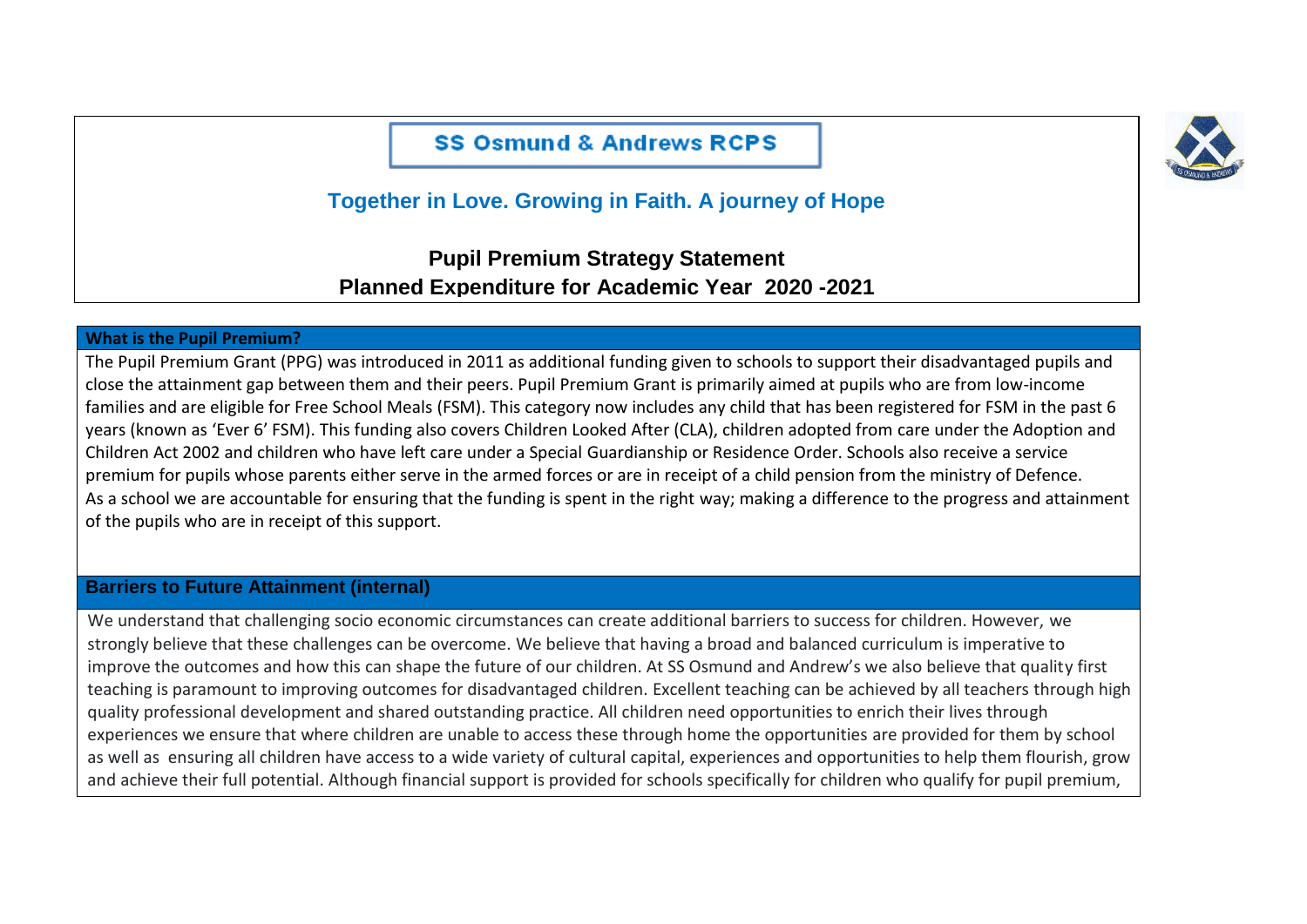outstanding educational outcomes for these children are best achieved through ensuring outstanding practice in classrooms throughout school. In this way all vulnerable children are helped to achieve the best possible outcomes according to their starting points.

At SS Osmund and Andrew's we have identified barriers to learning which can include:

- **Social and emotional wellbeing**
- **Limited cultural capital and enrichment**
- **Low on entry baseline data**
- **Language and communication**
- **Identified learning needs**

#### **Desired Outcomes**

- School to provide rich cultural, sporting, musical and extra-curricular activities including after school clubs aimed at PP children to raise aspirations and motivation, school trips and residential to ensure access and engagement for PP funded children
- To ensure all children including PP funded children have a wide, varied, knowledge rich curriculum as well as access to cultural capital.
- School to provide social and emotional support as well as mental health support for PP funded children and their families
- Well trained staff deliver interventions in reading, writing and maths with particular focus on phonics and reading
- A well balanced curriculum provided for all children including PP children
- A phonics scheme with parental workshops to engage and raise attainment in phonics
- PP funded children with SEN are well supported in class to improve attainment and progress.
- DHT released to train staff and provide interventions to improve PP attainment and progress
- Review of early years provision improves percentage of PP funded children achieving GLD
- PP children have access to resources to support learning
- PP who are working towards Greater Depth have access to quality first teaching and opportunities to extend their learning in order to achieve their full potential.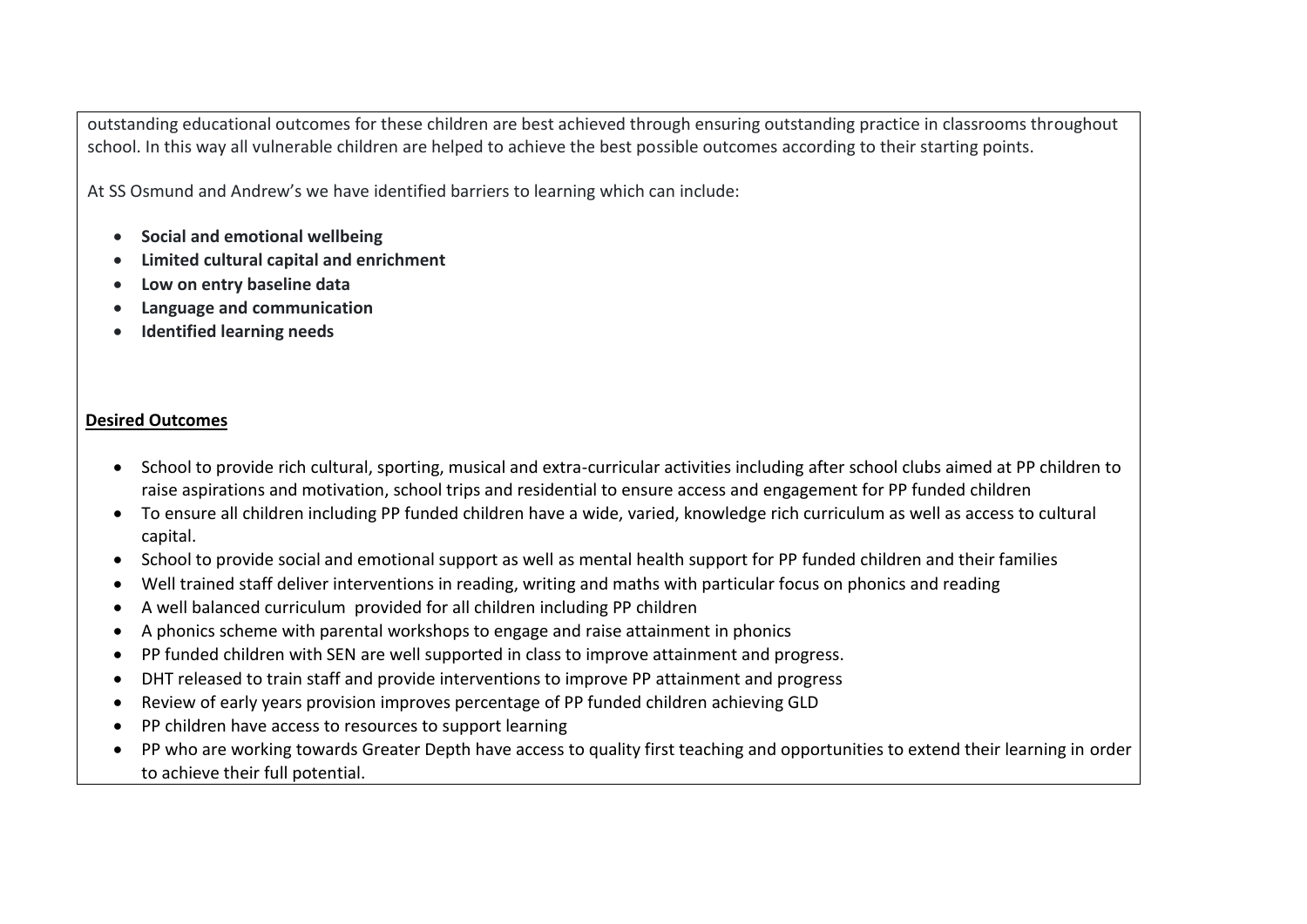| <b>Overview of the school</b>                         |          |  |  |  |
|-------------------------------------------------------|----------|--|--|--|
| Total number of pupils on roll (excluding nursery)    | 353      |  |  |  |
| Proportion of disadvantaged pupils                    | 24%      |  |  |  |
| Total number of Free School Meal (FSM) pupils on roll | 59       |  |  |  |
| Total number of Forever 6 pupils entitlement          | 74       |  |  |  |
| Total number of Service family pupils                 | 4        |  |  |  |
| Total number of children looked after                 | 3        |  |  |  |
| Total number of children adopted from care            | 1        |  |  |  |
| Total grant for FSM PPG entitlement                   | £99,530  |  |  |  |
| Total grant for Service children                      | £1,240   |  |  |  |
| Total grant for children looked after                 | £2,170   |  |  |  |
| Total grant for Adopted from care                     | £2,345   |  |  |  |
| <b>Total amount of funding received</b>               | £105,285 |  |  |  |

| Pupil Premium Grant 2020 - 2021 Based on the January 2020 census |  |  |
|------------------------------------------------------------------|--|--|
|------------------------------------------------------------------|--|--|

| Published date          | 19 November 2020    |
|-------------------------|---------------------|
| Review date             | October 2021        |
| Statement authorised by | <b>James Graves</b> |
| Pupil premium lead      | <b>Sharon Doyle</b> |
| Governor lead           | Donna O'Mahoney     |

| Disadvantaged pupil progress scores for last academic year |     |  |  |
|------------------------------------------------------------|-----|--|--|
| <b>Measure</b>                                             | n/a |  |  |
| Reading                                                    | n/a |  |  |
| Writing                                                    | n/a |  |  |
| Maths                                                      | n/a |  |  |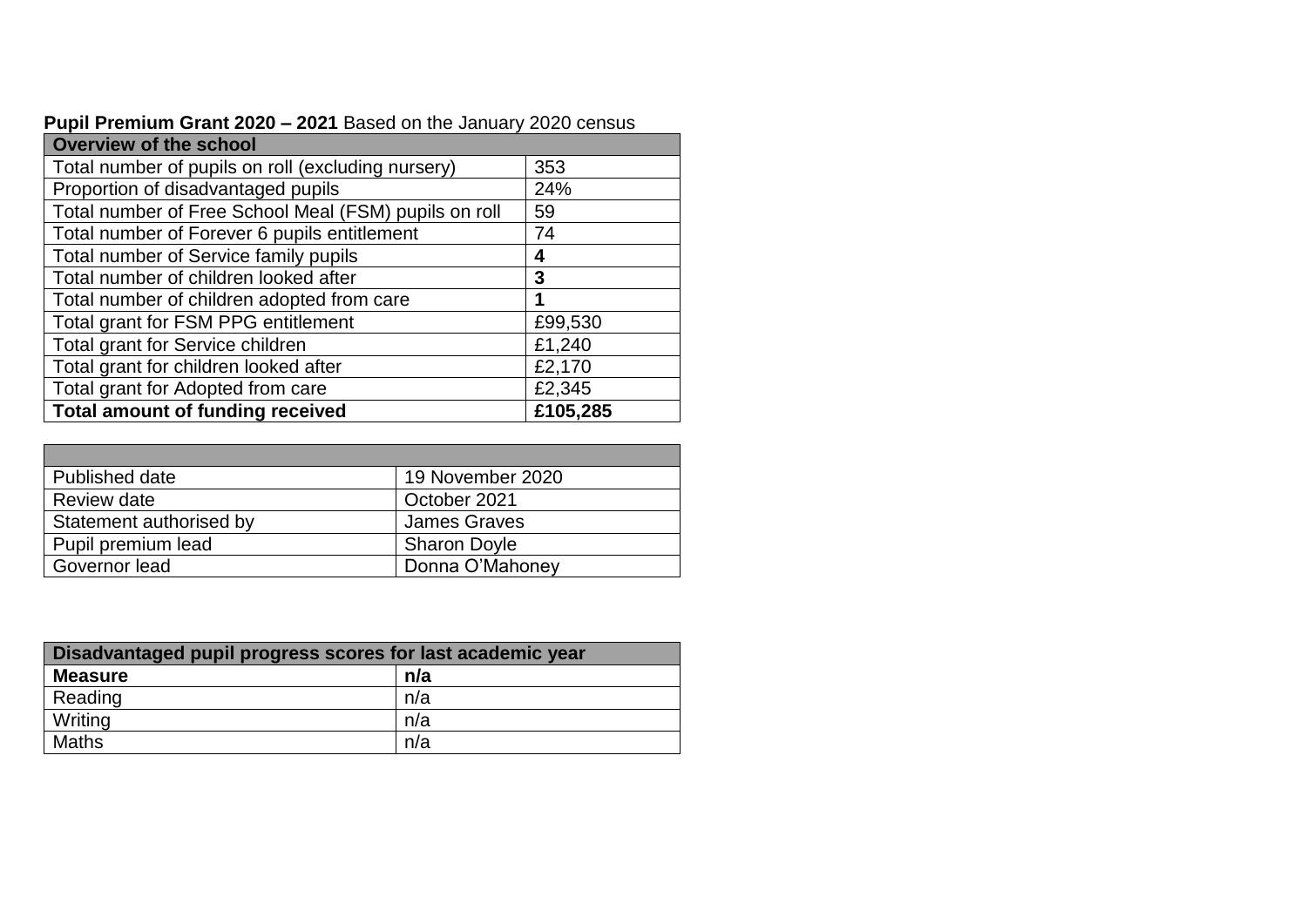## **Main barriers to educational achievement**

SS Osmund and Andrew's employ a specialist SEN lead for 10 days per month and 2 learning mentors. These staff are trained in the delivery of a number of named interventions and support throughout school.

Additional support programmes for children identified with a learning need are all costed, planned, evaluated and monitored closely. Impact is measured at the end of an intervention, evidence is kept in school records and shared with the appropriate staff. Half termly progress meetings are held with teaching staff and data analysis completed termly.

Priority issues identified for 2020-21 are reading and maths and reading and writing and maths combined greater depth in KS2, GLD in EYFS.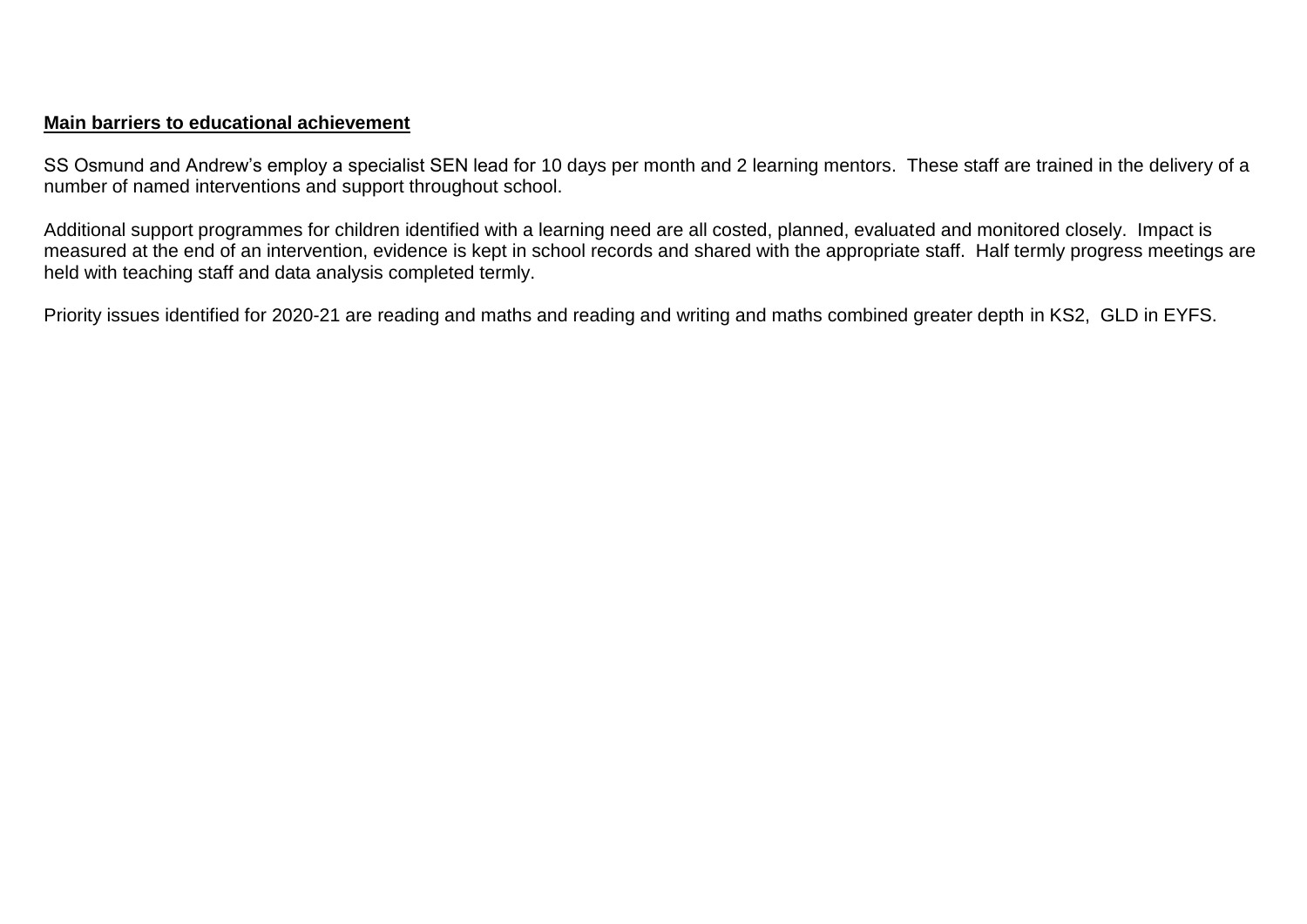| Area of spend                                                                               | <b>Allocation</b>                                              | <b>Activity</b>                                                                                                                                                                                                                                                                                                                                                                                                                                                                                                                                                                                                                                                                                                                                                                   | <b>Intended Outcomes</b>                                                                                                                                                                                                                                                                                         | <b>Review Impact</b>                                                                                                                                                                                                                                                                                                                                                                                                                                                                                |
|---------------------------------------------------------------------------------------------|----------------------------------------------------------------|-----------------------------------------------------------------------------------------------------------------------------------------------------------------------------------------------------------------------------------------------------------------------------------------------------------------------------------------------------------------------------------------------------------------------------------------------------------------------------------------------------------------------------------------------------------------------------------------------------------------------------------------------------------------------------------------------------------------------------------------------------------------------------------|------------------------------------------------------------------------------------------------------------------------------------------------------------------------------------------------------------------------------------------------------------------------------------------------------------------|-----------------------------------------------------------------------------------------------------------------------------------------------------------------------------------------------------------------------------------------------------------------------------------------------------------------------------------------------------------------------------------------------------------------------------------------------------------------------------------------------------|
| Learning<br>mentors $\&$<br><b>SENCO</b>                                                    | £16,013                                                        | Learning mentors and support<br>staff to provide nursery narrative<br>and reception narrative.<br>One to one speech and language<br>therapy for identified children.<br>To use the expertise of a<br>learning mentor to deliver high<br>quality appropriate interventions<br>Toe by Toe<br>Working memory<br>Numeracy support – skills of<br>early number<br>To support PSHE and give<br>emotional support to children<br>with ASD.<br>The following programmes to be<br>delivered weekly through school<br>Lego therapy,<br>You Talk I listen<br>Colour therapy<br>$\bullet$<br>Nurture group<br>PP with SEN are identified at<br>pupil progress meetings and<br>interventions are given.<br>Pupil passports are regularly<br>updated and adapted to ensure<br>progress is made. | Children make good progress towards meeting<br>GLD.<br>Pupil progress measures showing that children<br>have made good progress and are closing the<br>gap on their peers.<br>Children who are struggling with emotional and<br>behaviour issues are able to overcome<br>difficulties and access the curriculum. | Pupil progress meetings termly, review<br>targets and interventions to monitor and<br>evaluate impact<br>PP identified half termly and intervention set<br>in place to raise attainment and progress<br>Governors curriculum committee and<br>standard committee receive feedback and<br>challenge leaders on attainment and progress<br>for PP children<br>Tracking of core subject and assessment for<br>all subjects ensure PP children make<br>progress.<br>SLT to monitor and evaluate termly. |
| To raise<br>attainment in<br>reading and<br>broaden<br>children's<br>cultural<br>knowledge. | £0 – grant<br>funding<br>obtained<br>from<br>Chadwick<br>Trust | To relocate the school library<br>into the newly built area of<br>school.<br>Purchase new library shelving,<br>seating and an audit of the<br>books.                                                                                                                                                                                                                                                                                                                                                                                                                                                                                                                                                                                                                              | Children to have a love of reading throughout<br>the school.<br>Increased attainment in reading for all children<br>including PP children.                                                                                                                                                                       | Tracking of core subject and assessment for<br>all subjects ensure PP children make<br>progress.<br>SLT to monitor and evaluate termly.                                                                                                                                                                                                                                                                                                                                                             |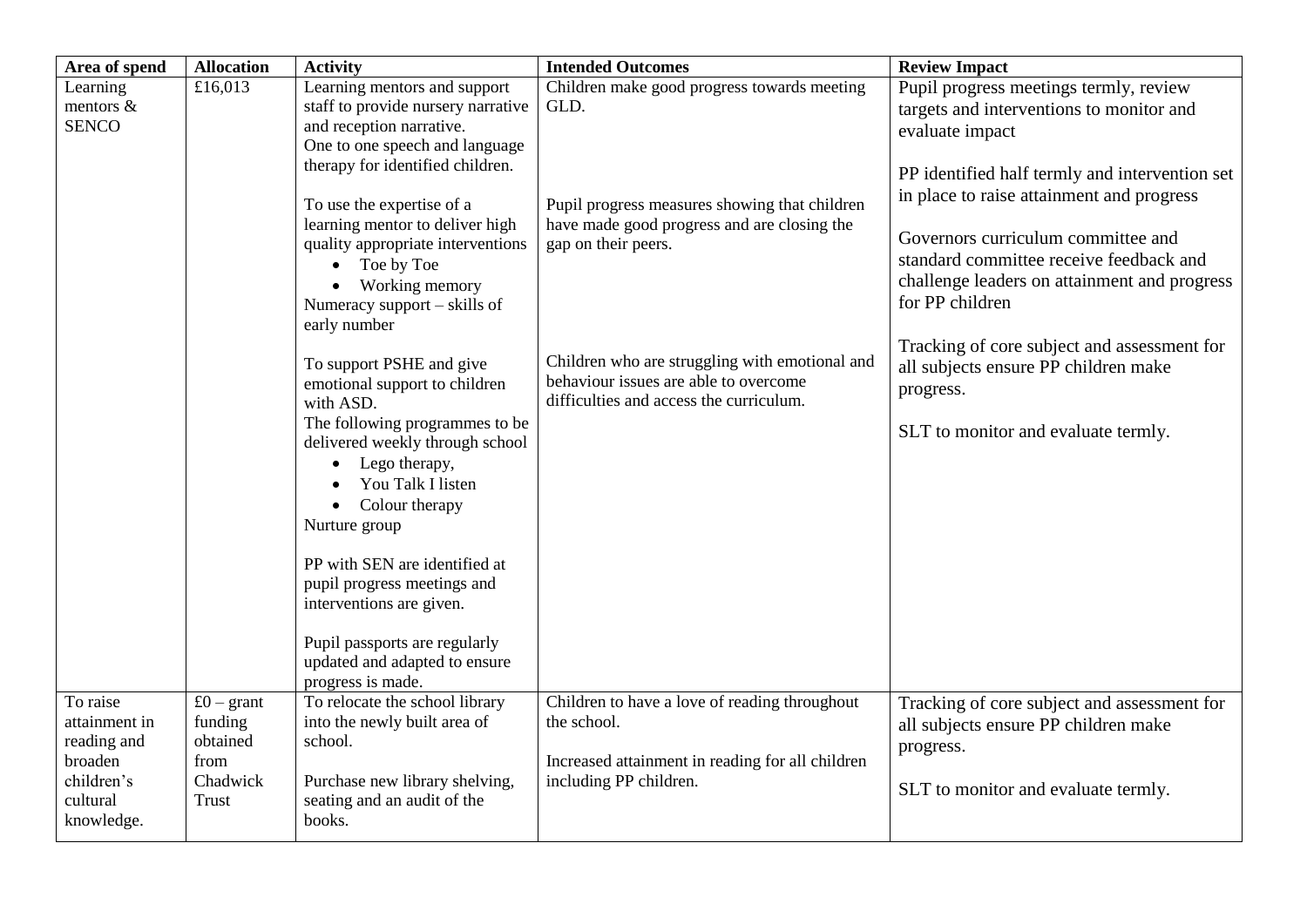| Wellcomm             | $Nil cost -$  | 3 members of staff in EYFS to    | Accelerated progress in children's                | Pupil progress meetings termly, review            |
|----------------------|---------------|----------------------------------|---------------------------------------------------|---------------------------------------------------|
| training for         | free training | attend appropriate               | communication and language skills.                | targets and interventions to monitor and          |
| <b>EYFS</b> staff    |               | communication and language       |                                                   |                                                   |
|                      |               | training.                        |                                                   | evaluate impact                                   |
|                      |               |                                  |                                                   |                                                   |
|                      |               |                                  |                                                   | PP identified half termly and intervention set    |
|                      |               |                                  |                                                   | in place to raise attainment and progress         |
|                      |               |                                  |                                                   |                                                   |
|                      |               |                                  |                                                   | Governors curriculum committee and                |
|                      |               |                                  |                                                   | standard committee receive feedback and           |
|                      |               |                                  |                                                   | challenge leaders on attainment and progress      |
|                      |               |                                  |                                                   | for PP children                                   |
|                      |               |                                  |                                                   |                                                   |
|                      |               |                                  |                                                   | Tracking of core subject and assessment for       |
|                      |               |                                  |                                                   | all subjects ensure PP children make              |
|                      |               |                                  |                                                   | progress.                                         |
|                      |               |                                  |                                                   |                                                   |
|                      |               |                                  |                                                   | SLT to monitor and evaluate termly.               |
|                      |               |                                  |                                                   |                                                   |
|                      |               |                                  |                                                   |                                                   |
| <b>Quality first</b> |               | Trained staff lead interventions | PP children set challenging targets to accelerate | Pupil progress meetings termly, review targets    |
| teaching and         | £76,083       | in reading (inference and guided | progress.                                         | and interventions to monitor and evaluate impact  |
| structured, high     |               | reading), phonics, writing,      | Children identified as making limited progress    | PP identified half termly and intervention set in |
| quality              |               | maths (including reasoning)      | to make accelerated progress to close the gap     | place to raise attainment and progress            |
| interventions        |               | Small group interventions for    | between them and their peers.                     |                                                   |
| especially in        |               | year 6 in English and Maths      | PP children identified as GDS have targeted       | Governors curriculum committee and standard       |
| phonics,             |               | Small targeted guided reading    | support and differentiated work in order to       | committee receive feedback and challenge          |
| reading and          |               | sessions improved vocabulary     | accelerate progress                               | leaders on attainment and progress for PP         |
| maths                |               | and comprehension                |                                                   | children                                          |
|                      |               | 1:1 and small group RWI          |                                                   |                                                   |
|                      |               | intervention improve fluency of  |                                                   |                                                   |
|                      |               | reading for all children         |                                                   |                                                   |
|                      |               | including PP children            |                                                   |                                                   |
| To provide           | £3,764 new    | Phonics books to support early   | Improved reading enjoyment, understanding and     | Phonics lead to monitor via lesson observations,  |
| quality reading      | phonics       | reading that will support the    | fluency for all children.                         | phonic meetings and data tracking.                |
| resources and        | reading book  | phonics work in class.           |                                                   |                                                   |
| areas around         |               |                                  | Matched reading books ensure that all children,   | External support from English Hub.                |
| school               |               | Improve the quality of the       | including PP children, have suitable home         |                                                   |
|                      |               | school reading resources and     | reading books.                                    | Feedback to curriculum committee and              |
|                      |               | provide more choice for taking   |                                                   | challenging questions for SLT/KS1 lead.           |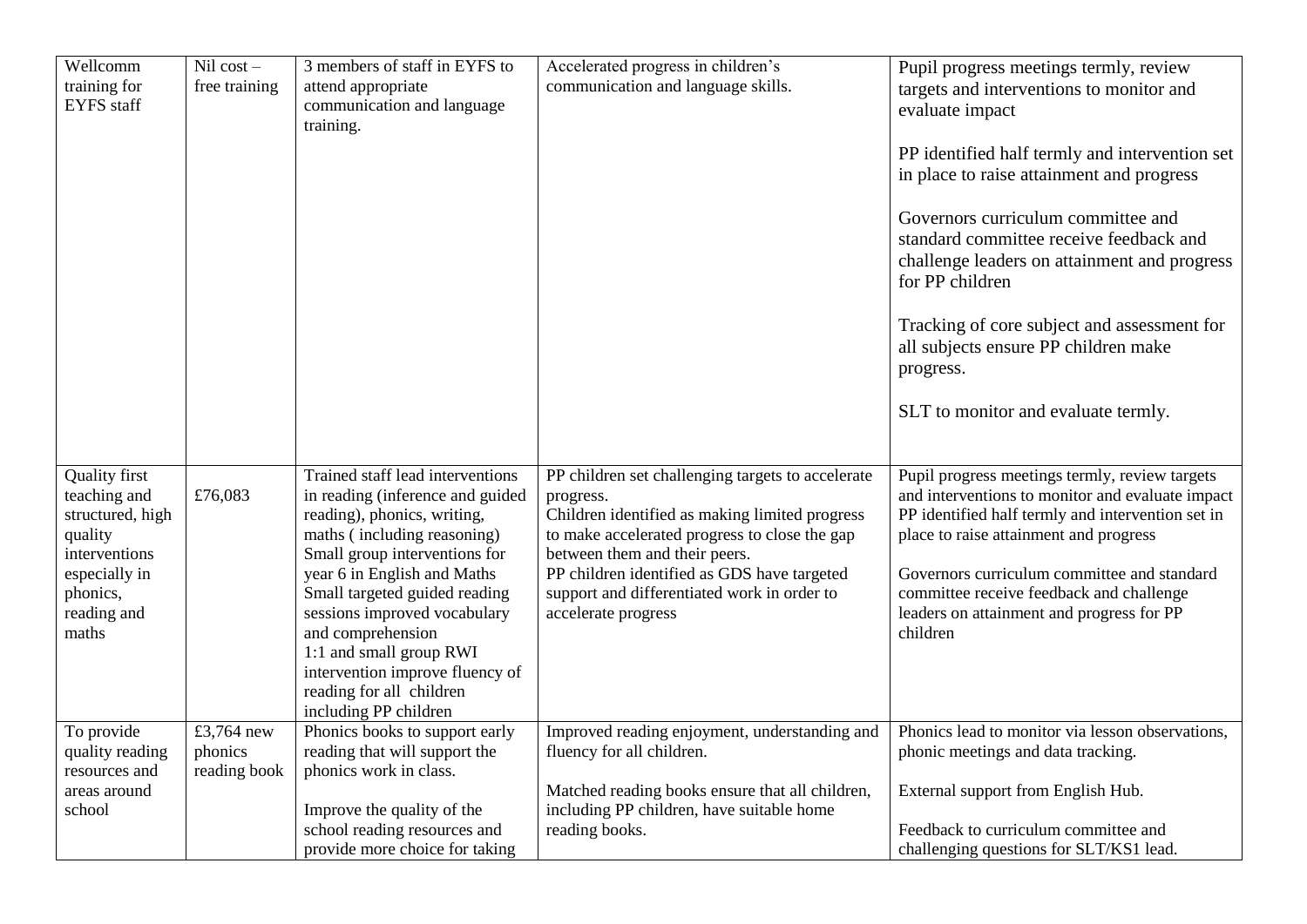|                                                                                                                       |         | books home and sharing with<br>adults.<br>To raise progress and attainment<br>in reading and broaden<br>children's vocabulary.                                                                                                                                                                        | Introduction of reading challenges and strategies<br>to encourage PP children to read at home.<br>PP children data comparable with non PP<br>children.<br>A school library children can use throughout the<br>school day to support their learning and love of<br>reading. |                                                                                                                                                                                                   |
|-----------------------------------------------------------------------------------------------------------------------|---------|-------------------------------------------------------------------------------------------------------------------------------------------------------------------------------------------------------------------------------------------------------------------------------------------------------|----------------------------------------------------------------------------------------------------------------------------------------------------------------------------------------------------------------------------------------------------------------------------|---------------------------------------------------------------------------------------------------------------------------------------------------------------------------------------------------|
| Curriculum<br>enhancement                                                                                             | £228    | To provide rich cultural,<br>sporting, musical and extra-<br>curricular activities, school trips<br>and residential to ensure access<br>and engagement for PP funded<br>children.                                                                                                                     | Pay for individual musical tuition for PP<br>children who cannot afford it.<br>Subsides class trips, residential (Y6) To ensure<br>affordable for PP children<br>A variety of extra-curricular clubs throughout<br>the year include PP children                            | SLT to monitor impact of after school/ before<br>school clubs<br>Sports co-ordinator to monitor variety and<br>quality of sport extra-curricular activities<br>SLT to monitor and evaluate termly |
| PP children<br>have access to<br>resources to<br>support learning<br>or EHWB                                          | £4,000  | Purchase of specific resources<br>(iPads, numicon etc.)<br>PP children are provided with<br>uniform, PE equipment, book<br>bags<br>Families are provided with other<br>essentials to ensure attendance,<br>EHWB or learning needs are<br>met<br>Year 6 children to receive CGP<br>SATS revision books | PP children feel secure and included and have<br>individual needs met to support learning<br>Families feed supported and have access to<br>funds if needed                                                                                                                 | <b>SENCO</b><br>Key Stage leaders<br><b>SLT</b>                                                                                                                                                   |
| DHT to train<br>staff and<br>provide high<br>quality<br>interventions to<br>improve PP<br>attainment and<br>progress. | £13,867 | DHT leads staff training to<br>improve teaching and learning.<br>Teaches small group<br>interventions to accelerate<br>progress.<br>Undertakes mentoring sessions<br>to improve teaching and<br>learning.                                                                                             | High quality training to improve teaching and<br>learning to raise standards and improved<br>attainment.                                                                                                                                                                   |                                                                                                                                                                                                   |